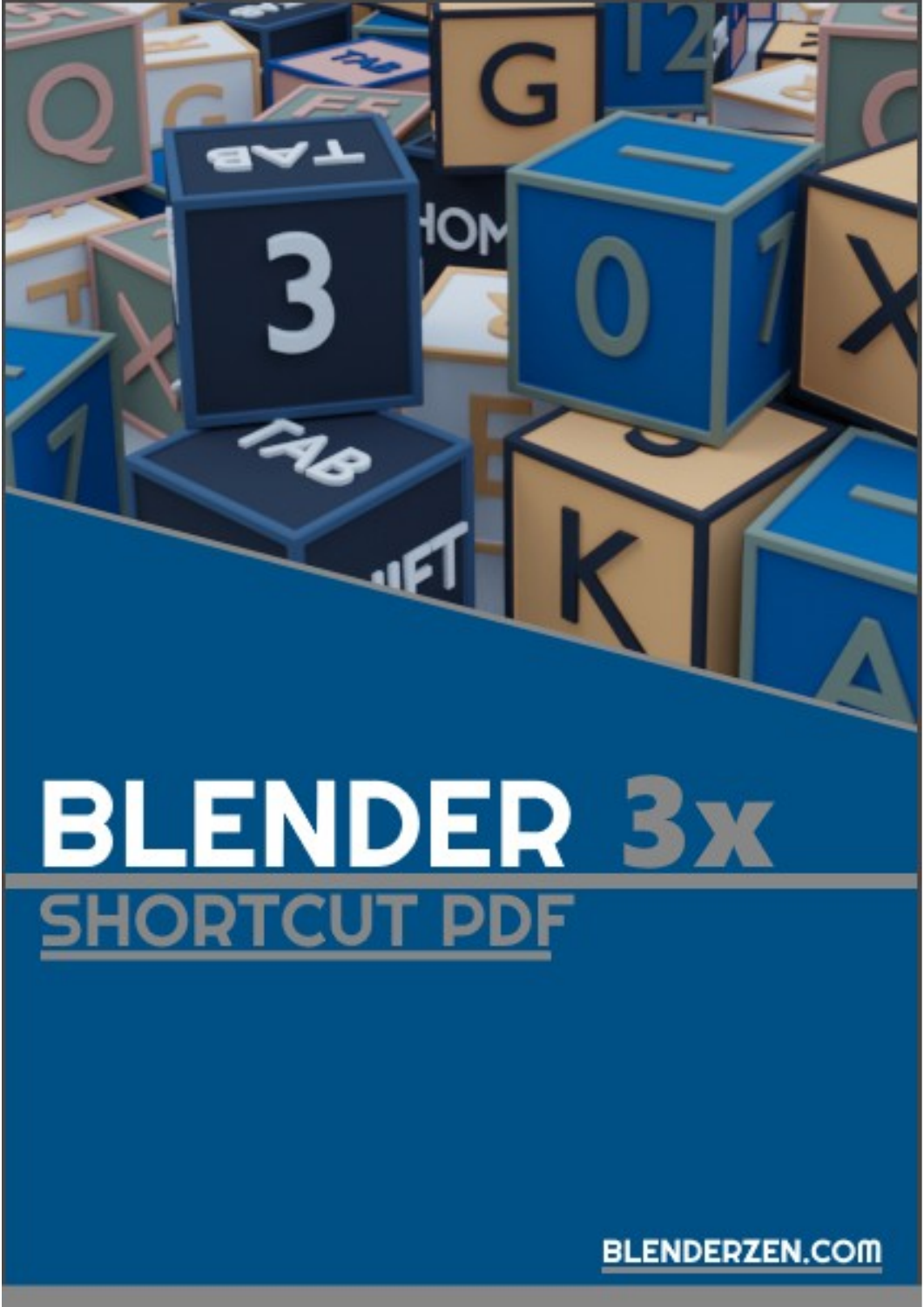# Blender 3 Hot Key Guide

Cheat Sheet

Blender is a vast multi-purpose program designed to do some very complex things.

Luckily for us the creators simplified the interface and squeezed most commands into shortcut key and mouse button combinations.

Granted there is a steep learning curve but once mastered you'll wonder what all the fuss was about.

The secret to mastering (at least the most common ones) is to practice! Start a project for yourself and start Blending!

#### **Here are some useful settings I like to change but feel free to use the defaults.**

#### **Go to Edit – Preferences – Navigation:**

Put a check mark in **"Zoom to mouse position"**

This lets you zoom to the position of the cursor on screen in the 3D view.

Put a check mark in **"Orbit around selection"**

This lets you rotate around the selected object in the 3D view

In the bottom left corner click the three line icon and ensure **"Auto-save preferences"** is checked. This will save any changes you make.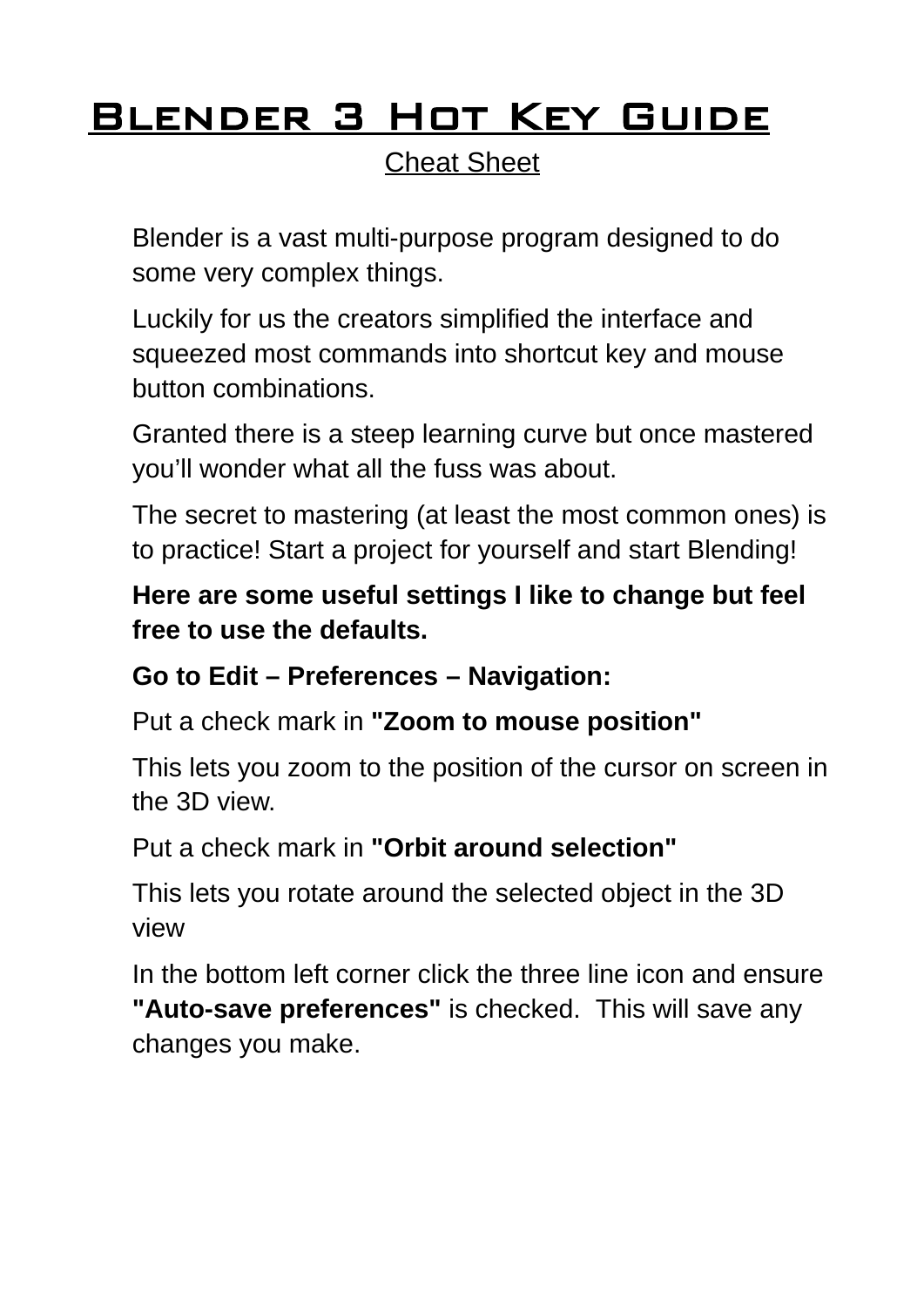## **Essentials**

It is recommended, and to get full interface integration use a **three button mouse**, preferably with a **scroll wheel** as the centre button.

Blender will work most efficiently for you with one hand on your **three button mouse** and the other on a keyboard.

Below are some of the most commonly used short cut key combinations.

## **Abbreviations**

LMB (Left Mouse Button)

MMB (Middle Mouse Button)

RMB (Right Mouse Button).

In most instances select with LMB and cancel with RMB.

Usually when you buy a new high tech product you unpack it. Then straight away open the user manual to help avoid years of confusion!....Yeah more like "what? There a manual?". The best way I found to learn new keys in Blender has been to try out every combination listed below. Just open up Blender and start working through them a couple of times, you'll be amazed at what you discover.

These are the shortcut keys I use regularly and are by no means a complete list and I'm sure there are some great ones I have yet to discover.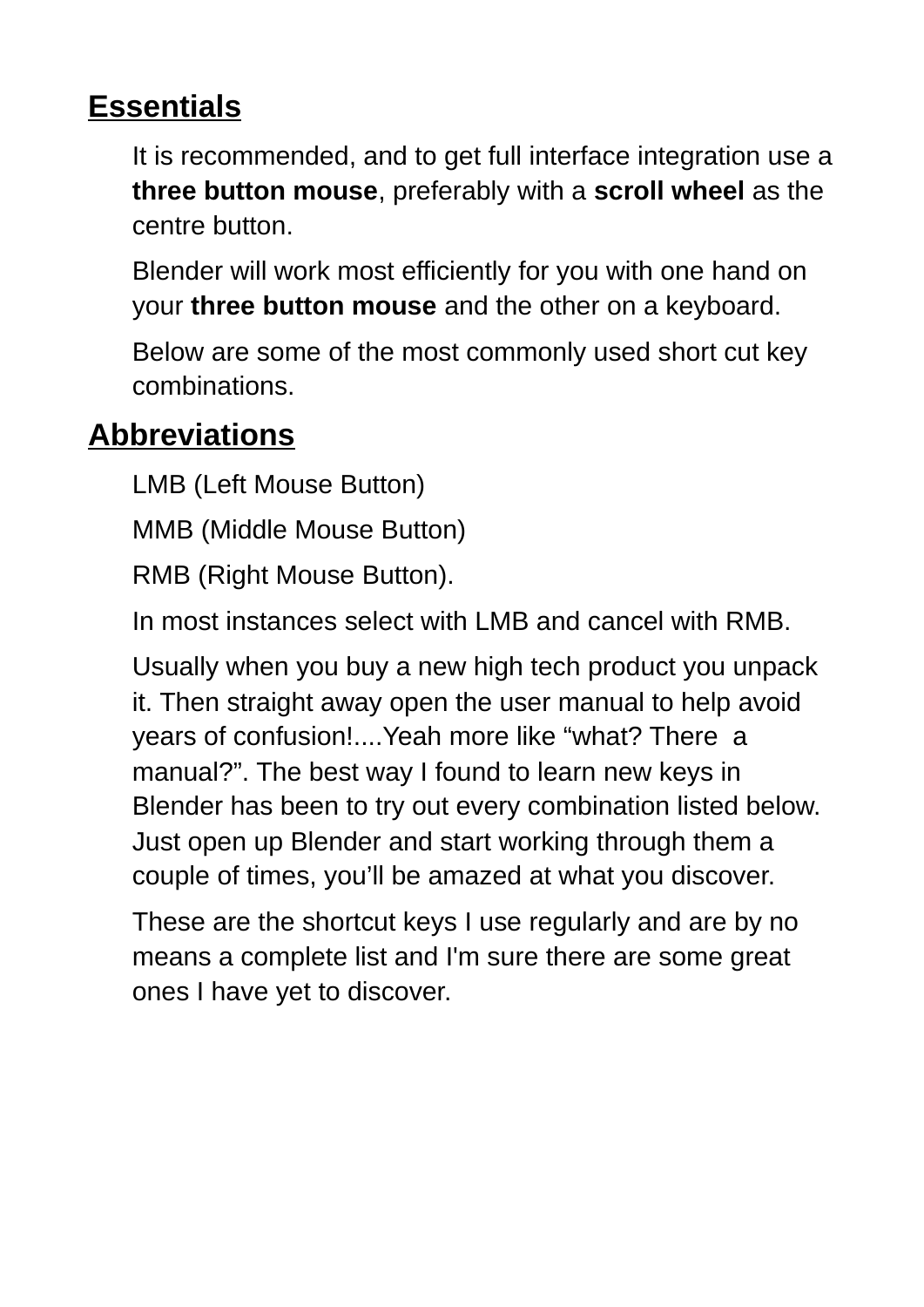#### **Middle Mouse Button (MMB) Combinations**

MMB + Hold + Drag – **Rotates the 3D View — Drag the Editors Up/Down/Left/right**

MMB Roll – **Zooms in and Out in the 3D View — Rolls menus Up/Down**

MMB + Shift **— Pan**

MMB + CTRL + Drag **— Zooms**

MMB + Alt + Left click and Drag in one direction **— Switch Views**

#### **Left Mouse Button (LMB) Combinations**

LMB Click **— Selects and Confirms Actions**

LMB Click + Drag **— Box Selects** (When Select Box is the Selection Type)

#### **Right Mouse Button (RMB) Combinations**

RMB + Shift **— Place 3D Cursor**

RMB + CTRL **— Lasso Select**

RMB **— With an Object Selected Bring up an Object Context Menu**

RMB **— Cancels an Operation**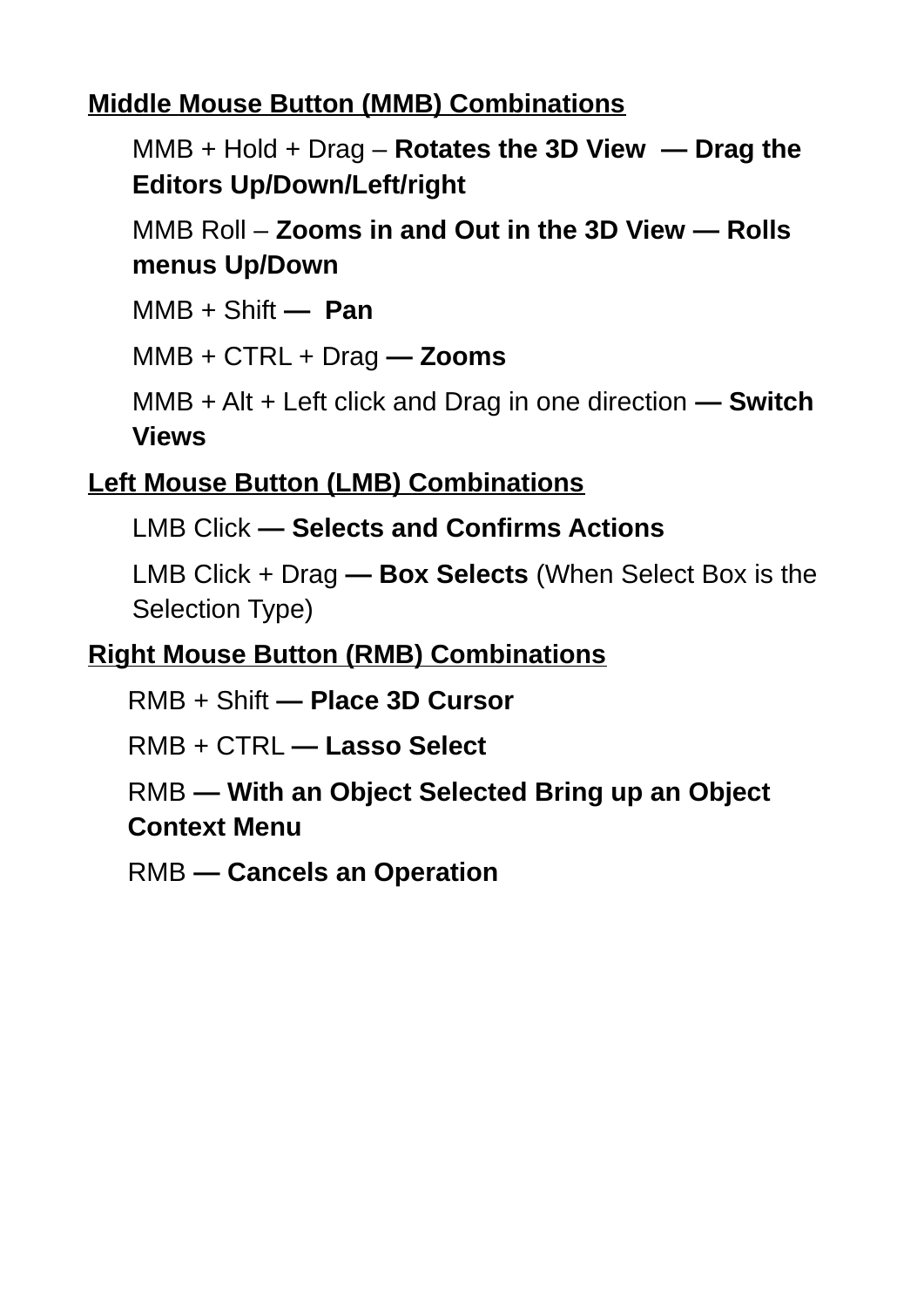| <b>Keys</b>       | <b>Description</b>                | <b>Mode</b> |
|-------------------|-----------------------------------|-------------|
| Ctrl +Tab         | Mode Menu                         | All         |
| Tab               | <b>Switch Mode</b>                | Object/Edit |
| Home              | Centre 3D View                    | All         |
| <b>Delete</b>     | Delete An Object                  | All         |
| Spacebar          | <b>Play Animation</b>             | All         |
| <b>Full Stop</b>  | <b>Pivot Menu</b>                 | All         |
| Numpad /          | Local/Global View                 | All         |
| $\blacksquare$    | <b>View Pie Menu</b>              | All         |
| <b>Minus</b>      | Zoom Out                          | All         |
| Ctrl + Minus      | Decrease<br><b>Selection</b>      | <b>Edit</b> |
| Plus              | Zoom In                           | All         |
| $Ctrl + Plus$     | <b>Increase Selection</b>         | Edit        |
| <b>Shift Hold</b> | Precise<br>Incremental<br>Changes | Object/Edit |
| Shift + Tab       | <b>Snap During</b><br>Transform   | Object/Edit |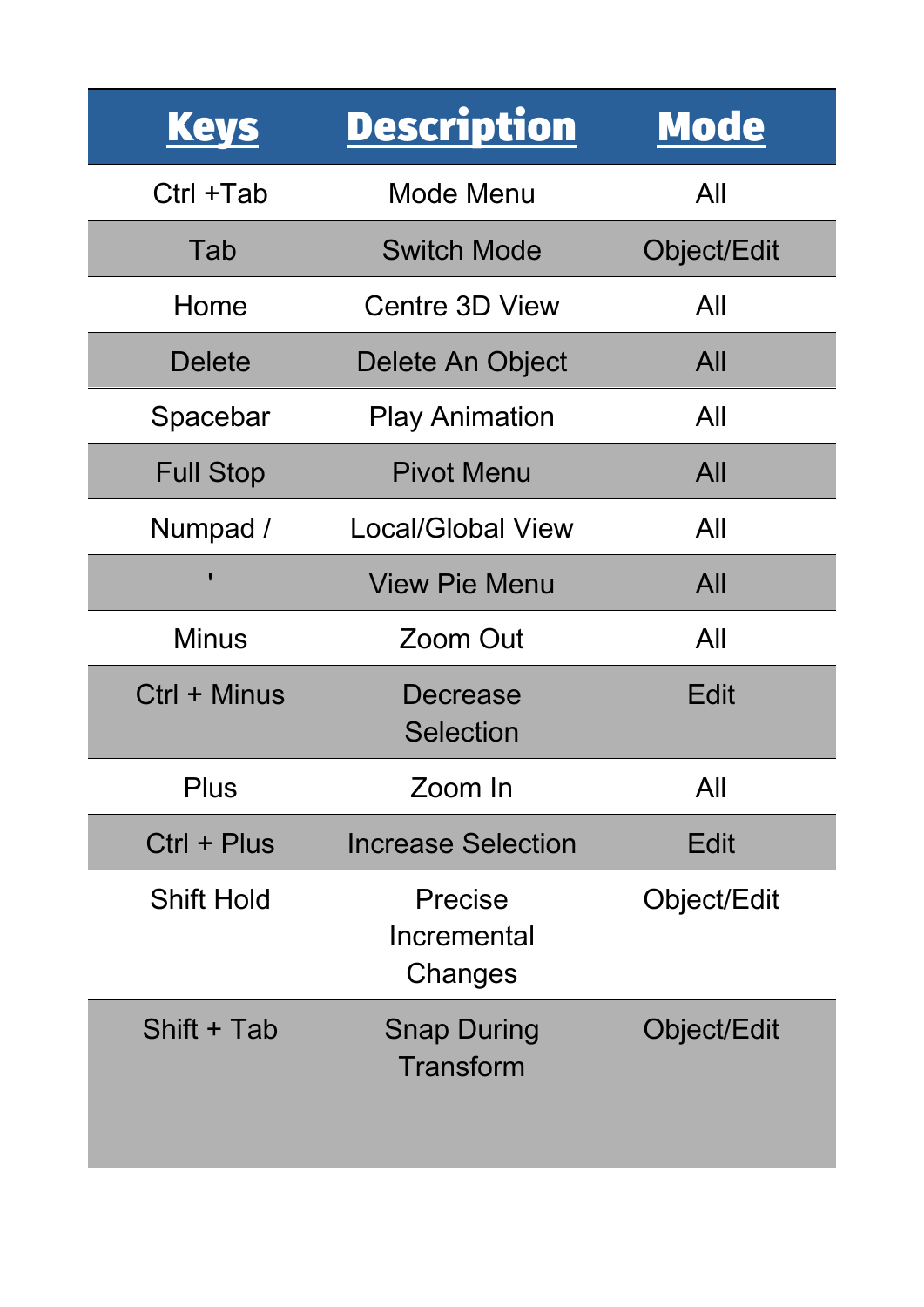| <b>Keys</b>                  | <b>Description</b>                              | <b>Mode</b> |
|------------------------------|-------------------------------------------------|-------------|
| Shift + Spacebar             | <b>Tool Shelf Menu</b>                          | All         |
| Shift + $Ctrl +$<br>Spacebar | Reverse<br><b>Play/Pause</b><br>Animation       | All         |
| Ctrl + Spacebar              | <b>Full Screen</b>                              | All         |
| $Ctrl + Alt + A$             | <b>Align Bones</b>                              | Edit        |
| $Ctrl + '$                   | <b>Fly Mode</b><br>Control Keys (w,<br>s, d, a) | All         |
| $Ctrl + Alt +$<br>Spacebar   | <b>Full View</b>                                | All         |
| $Ctrl + Alt + Q$             | <b>Quad View</b>                                | All         |
| $Ctrl + Alt + LMB$           | <b>Edge Ring Select</b>                         | <b>Edit</b> |
| $Alt + LMB$                  | <b>Edge Select</b>                              | Edit        |
| 1                            | <b>Vertex Selection</b>                         | Edit        |
| $\overline{2}$               | <b>Edge Selection</b>                           | Edit        |
| 3                            | <b>Face Selection</b>                           | Edit        |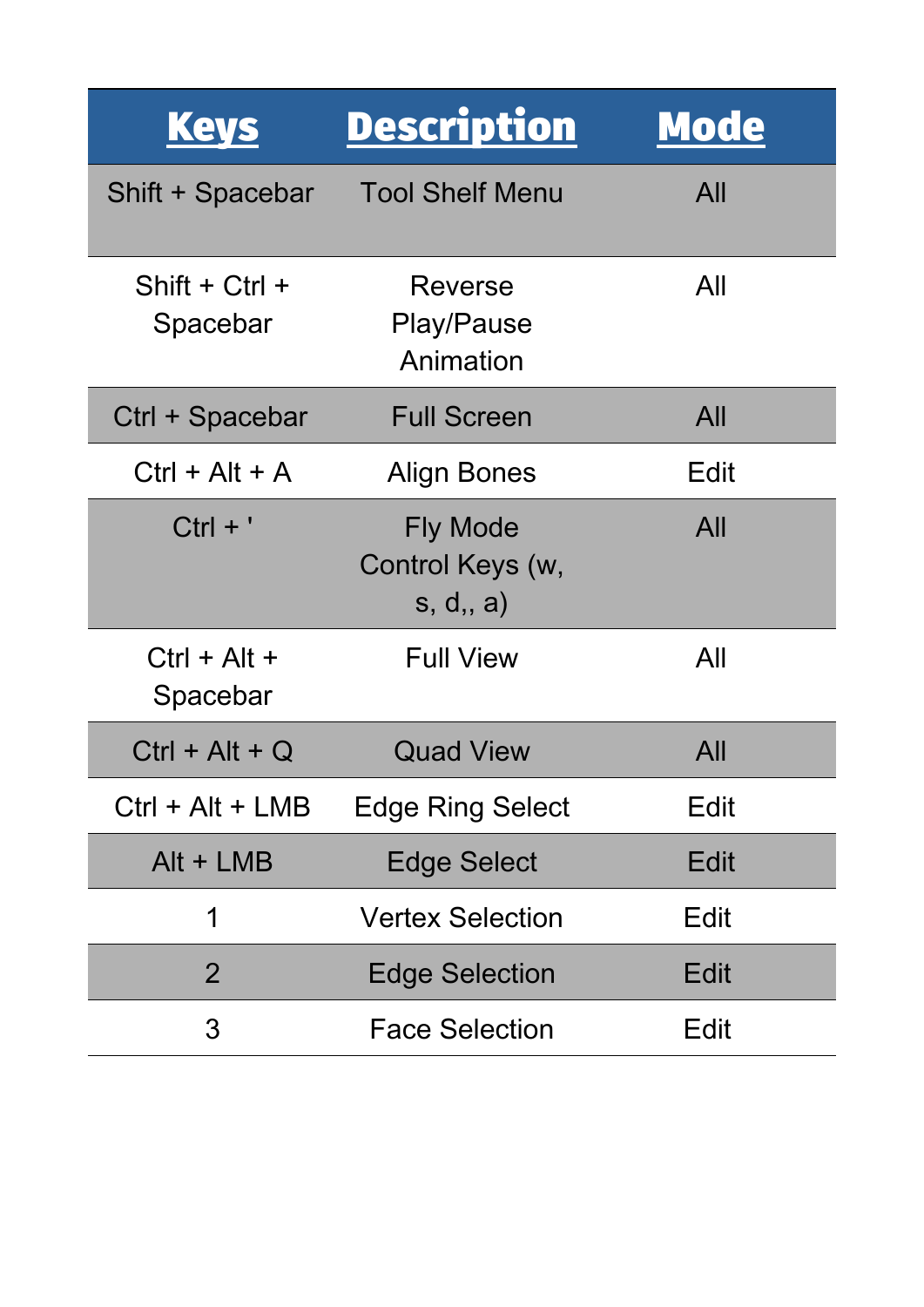|                    | $\overline{A}$ -Z                                 |                                                       |
|--------------------|---------------------------------------------------|-------------------------------------------------------|
| A                  | <b>Select</b>                                     | Object/Edit/Pose                                      |
| Double Tap A       | Select/Deselect<br>All                            | Object/Edit/Pose                                      |
| $Alt + A$          | Deselect All                                      | Object/Edit/Pose                                      |
| Shift $+$ A        | <b>Add Menu</b>                                   | Object/Edit/Pose                                      |
| $Ctrl + A$         | <b>Apply Menu</b>                                 | Object/Pose                                           |
| B                  | <b>Box Select</b>                                 | Object/Edit/Pose                                      |
| $Shift + B$        | Zoom to Selected                                  | All                                                   |
| $Ctrl + B$         | <b>Bevel Edge</b>                                 | Edit                                                  |
| $Ctrl + Shift + B$ | <b>Bevel Vertices</b>                             | Edit                                                  |
| C,                 | Circle<br>Select/Deselect/<br>Exit<br>LMB/MMB/RMB | Object/Edit                                           |
| $Shift + C$        | Re-set 3D Cursor                                  | Object/Edit/Pose/<br>Vertex/Weight/<br><b>Texture</b> |
| $Ctrl + C$         | Copy                                              | All                                                   |
| Shift +D           | Duplicate<br>(Unlinked)                           | Object/Edit                                           |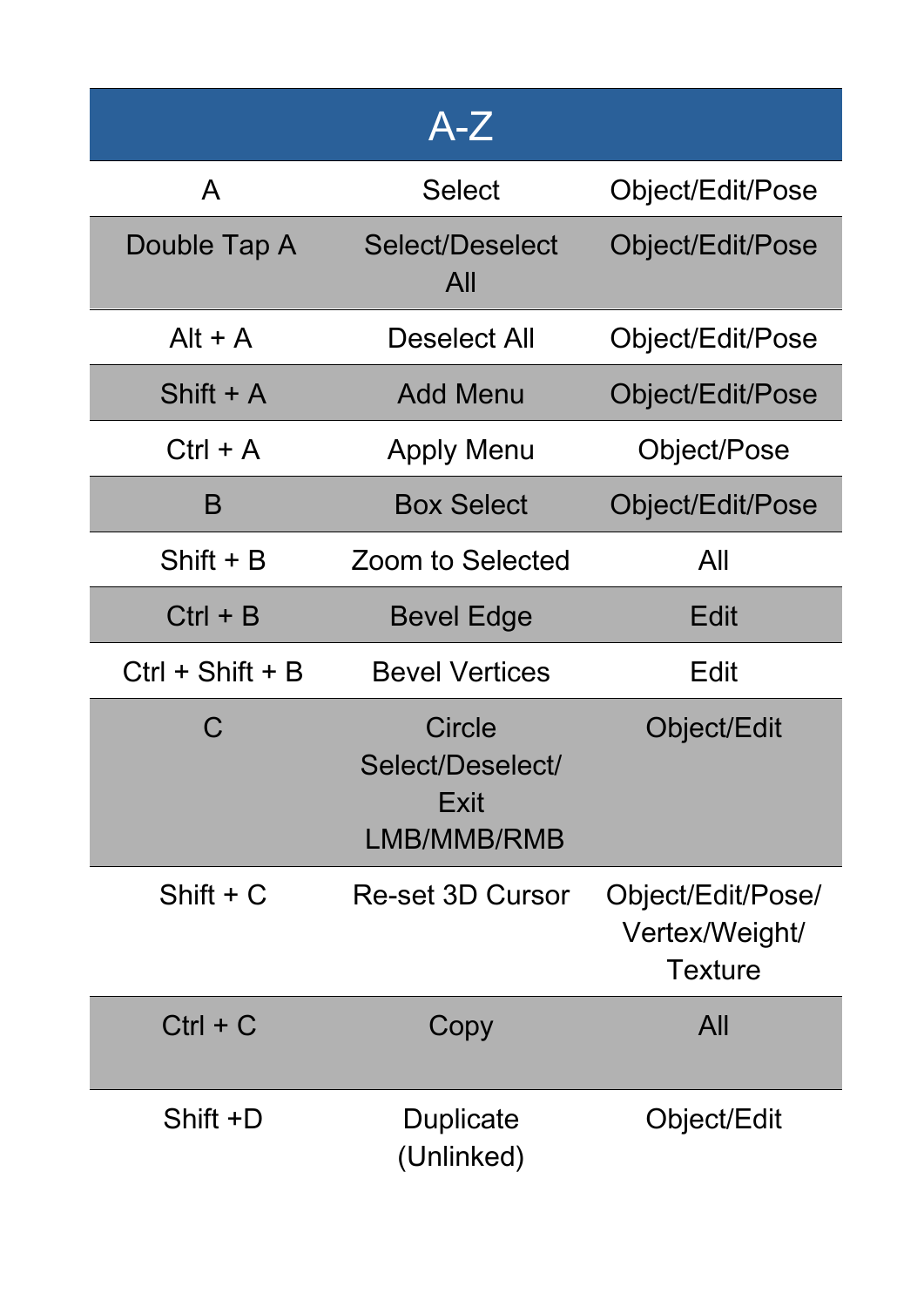|             | $A-Z$                                                                            |                                                     |
|-------------|----------------------------------------------------------------------------------|-----------------------------------------------------|
| $Alt + D$   | Duplicate (Linked)                                                               | Object                                              |
| $Alt + D$   | <b>Rip Vertices and</b><br>Fill                                                  | Edit                                                |
| $D + LMB$   | <b>Grease Pencil</b><br>Draw                                                     | All                                                 |
| $D + RMB$   | <b>Grease Pencil</b>                                                             | All                                                 |
| Е           | <b>Extrude</b>                                                                   | Edit                                                |
| $Shift + E$ | Edge Crease                                                                      | Edit                                                |
| $Ctrl + E$  | Edges Menu                                                                       | <b>Edit</b>                                         |
| $Alt + E$   | <b>Extrude Menu</b>                                                              | Edit                                                |
| F           | Fill                                                                             | <b>Edit</b>                                         |
| F           | <b>Brush Size</b>                                                                | Sculpt/Vertex/<br>Weight/Texture/<br><b>Strokes</b> |
| $Alt + F$   | <b>Fill Face</b>                                                                 | Edit                                                |
| Shift $+$ F | <b>Brush Strength</b><br>Control Keys (w,<br>s, d, a)<br>Fall to ground<br>(Tab) | Object/Edit/Pose                                    |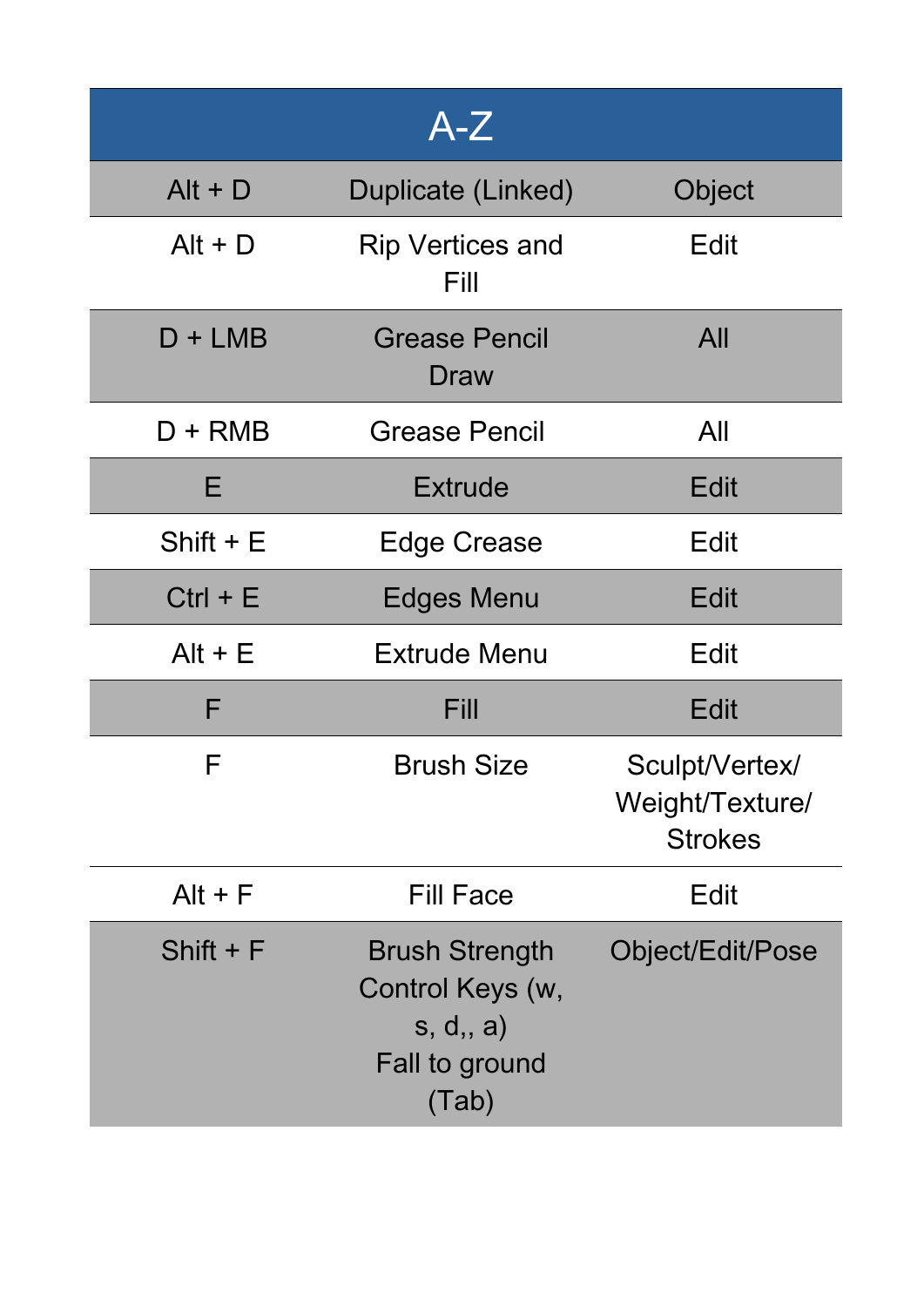|                            | $A-Z$                                       |                                                     |
|----------------------------|---------------------------------------------|-----------------------------------------------------|
| Shift $+$ F                | <b>Brush Strength</b>                       | Sculpt/Vertex/<br>Weight/Texture/<br><b>Strokes</b> |
| $Ctrl + F$                 | <b>Faces Menu</b>                           | Edit                                                |
| G                          | Move                                        | All                                                 |
| GG                         | Edge Slide                                  | <b>Edit Mode</b>                                    |
| $Shift + G$                | <b>Select Grouped</b>                       | Object/Pose                                         |
| $Shift + G$                | <b>Select Similar</b>                       | Edit                                                |
| $Ctrl + G$                 | <b>Create New</b><br>Collection             | Object/Pose                                         |
| $Ctrl + G$                 | <b>Vertex Groups</b>                        | <b>Edit</b>                                         |
| $Ctrl + Alt + G$           | <b>Remove from</b><br>Collection            | Object                                              |
| $Alt + G$                  | <b>Clear Translate</b><br>Transformations   | Object/Edit/Pose                                    |
| $Ctrl + Shift + Alt$<br>+G | Remove from all<br>Collections              | Object                                              |
| $Ctrl + Shift + G$         | Add selected to<br><b>Active Collection</b> | Object                                              |
| H                          | <b>Hide Selected</b>                        | Object/Edit/<br>Sculpt/Pose                         |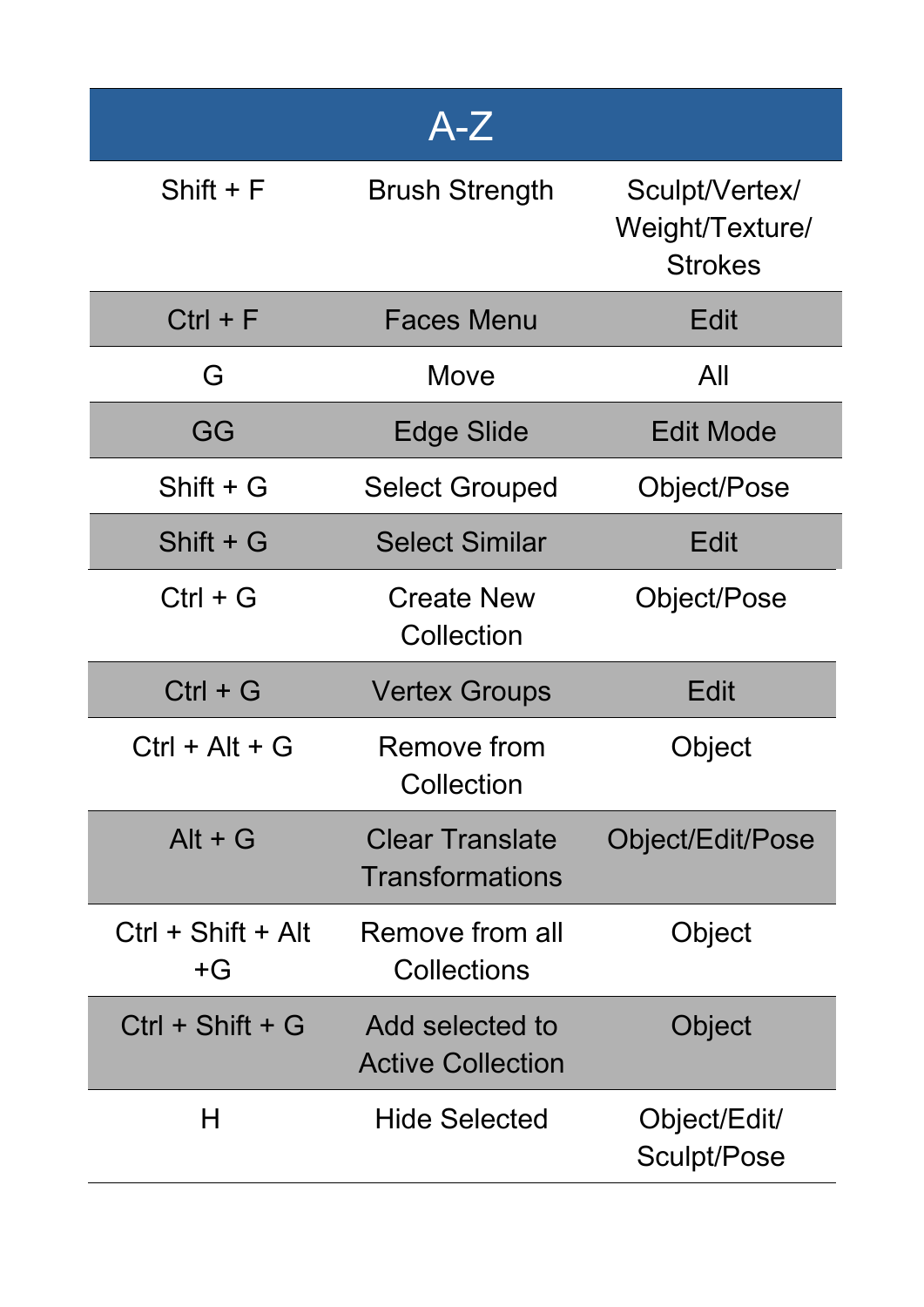| $Shift + H$            | <b>Hide Unselected</b>                        | Object/Edit/<br><b>Sculpt/Pose</b> |
|------------------------|-----------------------------------------------|------------------------------------|
|                        | $A-Z$                                         |                                    |
| $Ctrl + H$             | <b>Hide Collection</b><br>Menu                | Object                             |
| $Ctrl + H$             | <b>Hooks</b>                                  | <b>Edit</b>                        |
| $Alt + H$              | <b>Reveal Hidden</b>                          | Object/Edit/<br>Sculpt/Pose        |
|                        | Inset                                         | Edit                               |
|                        | Insert Keyframe                               | Object/Pose                        |
| $Ctrl + i$             | <b>Invert Selection</b>                       | Object/Edit                        |
| $Alt + i$              | Delete Keyframe                               | Object/Pose                        |
| Shift + $Ctrl + Alt +$ | <b>Select new Keying</b><br><b>Set Active</b> | Object/Pose                        |
| J                      | <b>Connect Vertex</b><br>Path                 | Edit                               |
| $Alt + J$              | <b>Tris to Quads</b>                          | <b>Edit</b>                        |
| $Ctrl + J$             | Join                                          | Object                             |
| K.                     | <b>Knife Tool</b>                             | Edit                               |
|                        | Select all<br>Connected                       | Edit                               |
| $Shift + L$            | Add Pose to                                   | Pose                               |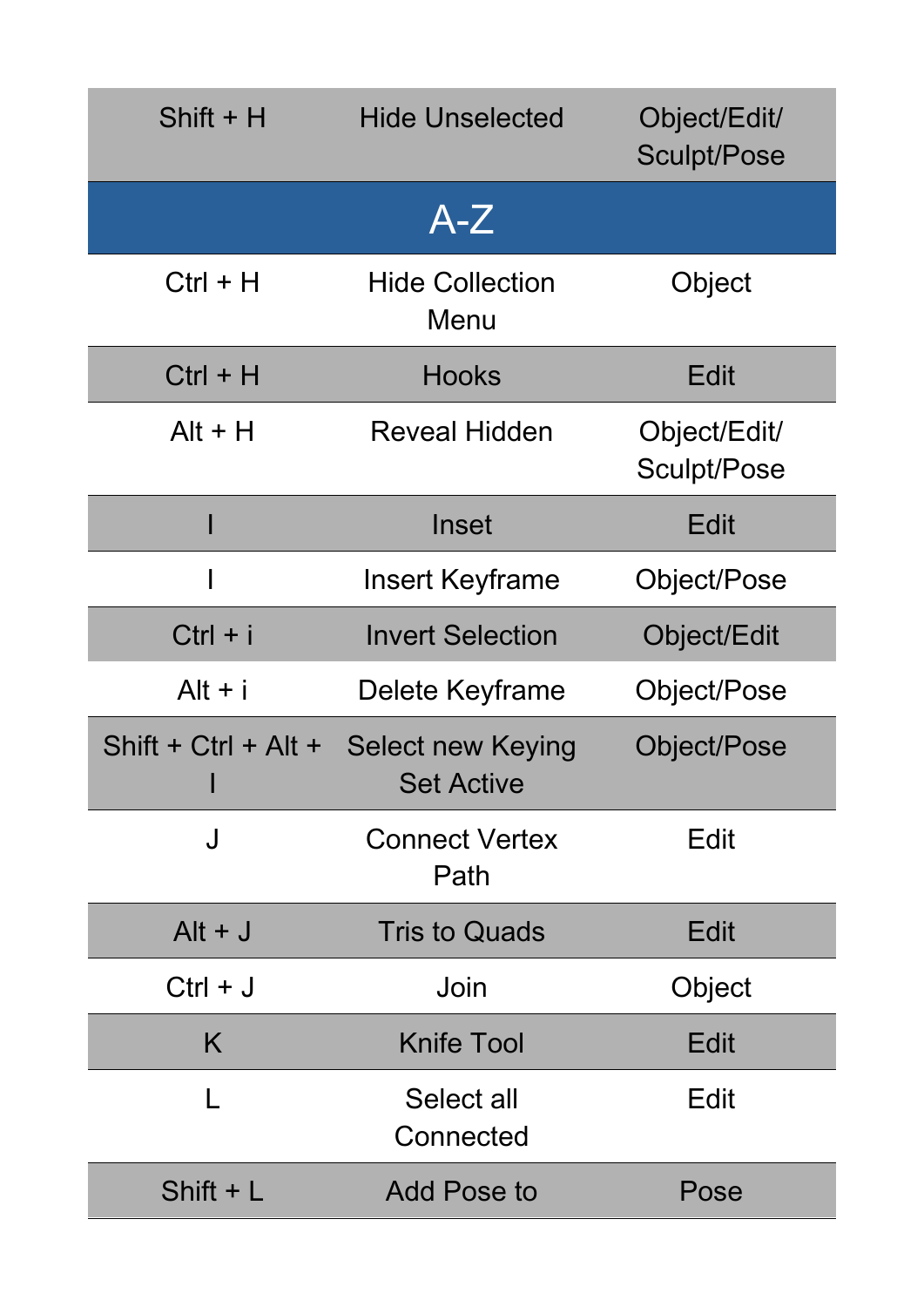|                    | Library                                              |             |
|--------------------|------------------------------------------------------|-------------|
| $Shift + L$        | <b>Select Linked</b>                                 | Object      |
|                    | $A-Z$                                                |             |
| $Ctrl + L$         | <b>Make Links</b>                                    | Object      |
| M                  | <b>Move to Collection</b>                            | Object/Pose |
| $Ctrl + M$         | Mirror/Flip                                          | Edit        |
| $Alt + M$          | Merge Menu<br>Also Replaces<br><b>Remove Doubles</b> | Edit        |
| N                  | <b>Properties Shelf</b>                              | All         |
| $Alt + N$          | <b>Normals Menu</b>                                  | Edit        |
| $Ctrl + N$         | <b>New File</b>                                      | All         |
| $Shift + N$        | <b>Recalculate</b><br><b>Normals Outside</b>         | Edit        |
| $Shift+Ctrl + N$   | <b>Recalculate</b><br>Normals Inside                 | Object/Edit |
| $\bigcap$          | Proportional<br>Editing                              | Object/Edit |
| $Shift + O$        | Proportional<br>Falloff                              | Object/Edit |
| $Shift + Crit + O$ | <b>Open Recent</b>                                   | All         |
| $Ctrl + O$         | Open                                                 | All         |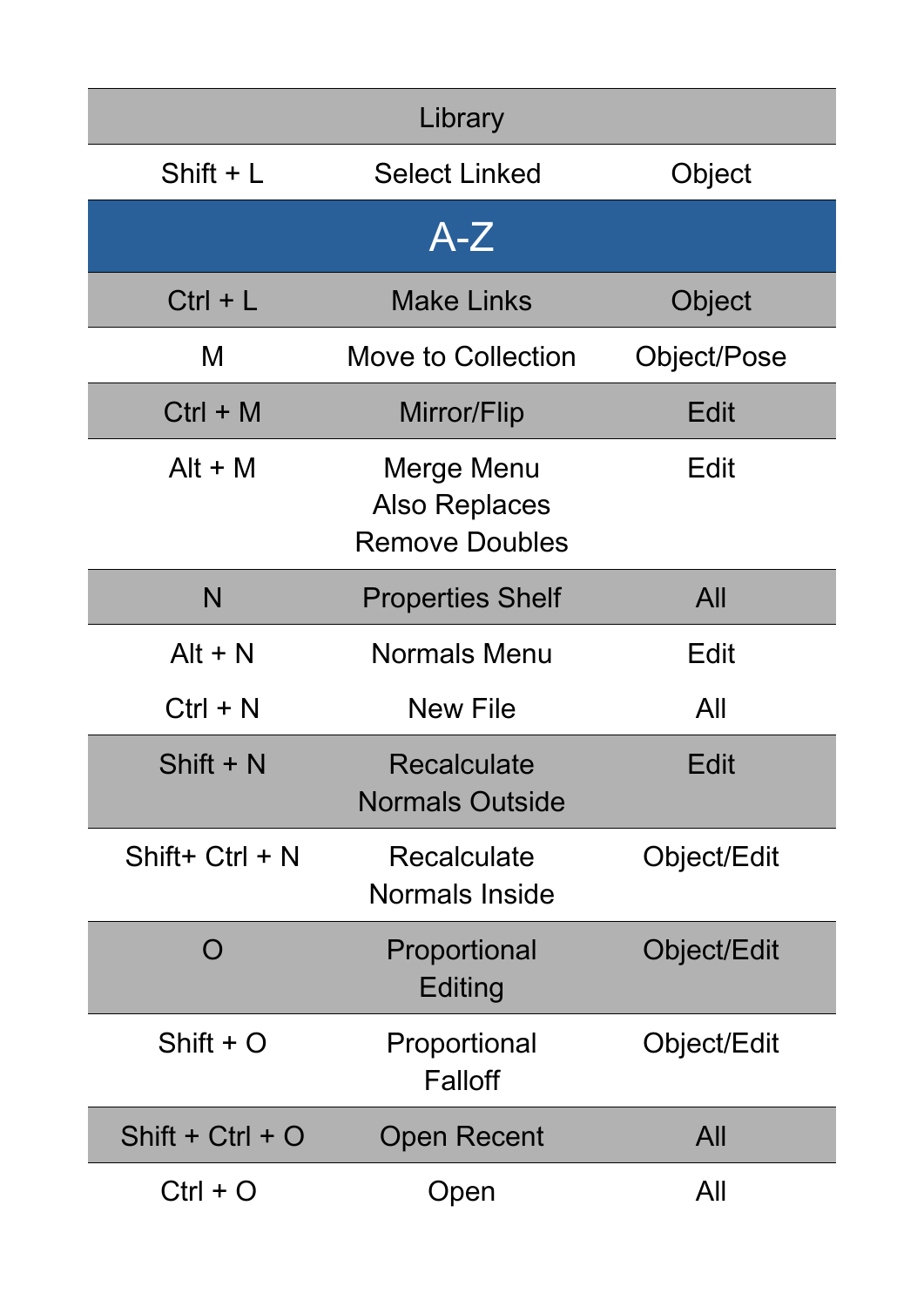|             | $A-Z$                              |                  |
|-------------|------------------------------------|------------------|
| P           | Separate                           | Edit             |
| $Ctrl + P$  | <b>Set Parent to</b><br>Menu       | Object/Pose      |
| $Ctrl + P$  | <b>Make Vertex</b><br>Parent       | Edit             |
| $Alt + P$   | <b>Clear Parent</b>                | Object           |
| $Alt + P$   | Propagate Menu                     | Pose             |
| Q           | <b>Quick Favourites</b><br>Menu    | All              |
| $Ctrl + Q$  | <b>Quit Blender</b>                | All              |
| R           | Rotate                             | Object/Edit/Pose |
| <b>RR</b>   | <b>Free Rotate</b>                 | Object/Edit      |
| $R + X/Y/Z$ | Rotate Along<br><b>Global Axis</b> | Object/Edit      |
| $R + X/Y/Z$ | Rotate Along<br><b>Local Axis</b>  | Object/Edit      |
| Shift $+ R$ | Repeat Last<br>Action              | Object/Edit/Pose |
| $Ctrl + R$  | Insert Loop cut                    | Edit             |
| $Ctrl + R$  | <b>Set Rotation Mode</b>           | Pose             |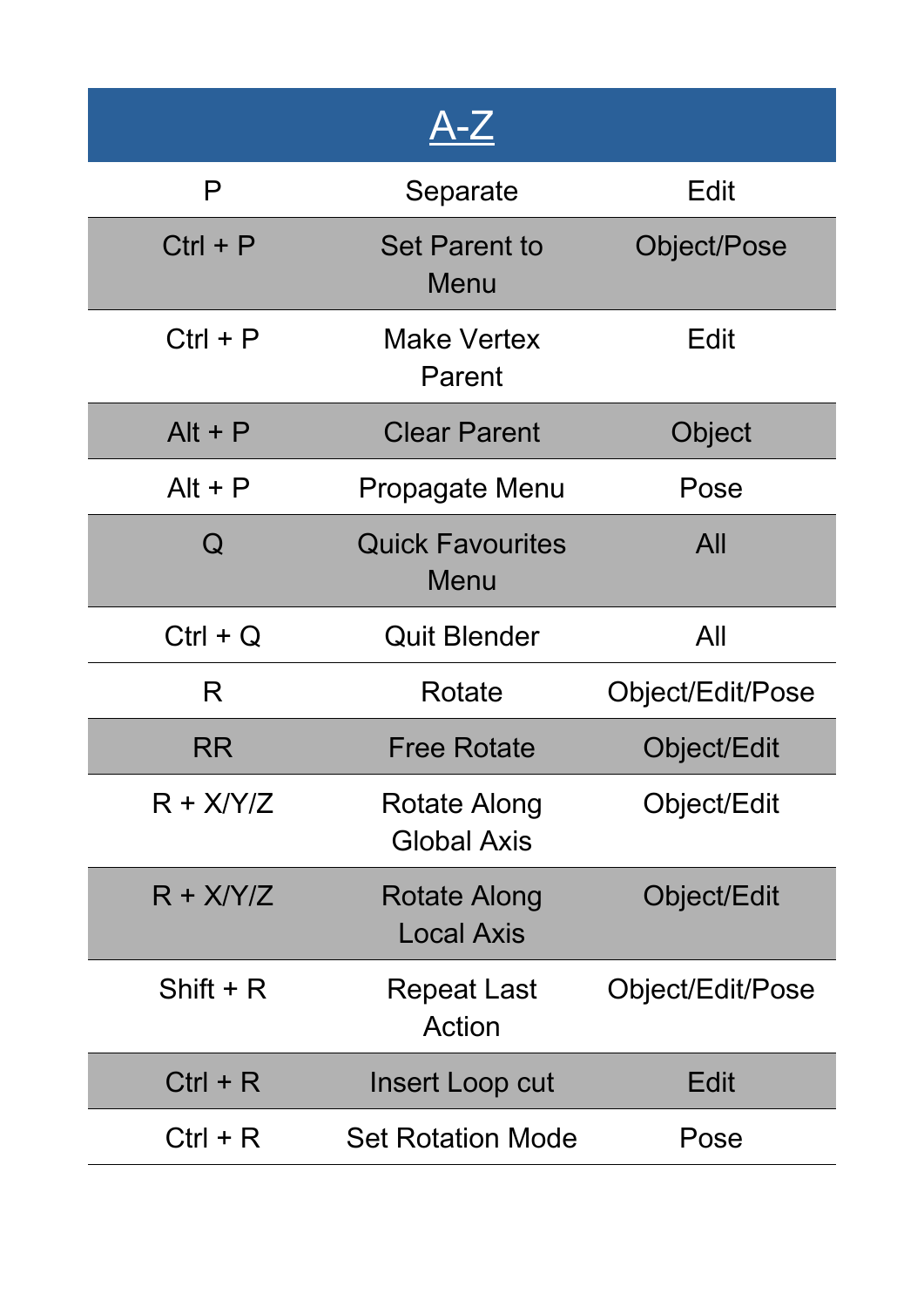|                             | A-Z                                     |                  |
|-----------------------------|-----------------------------------------|------------------|
| $Alt + R$                   | <b>Clear Rotation</b>                   | Object/Pose      |
| S                           | Scale                                   | Object/Edit/Pose |
| $Shift + S$                 | <b>Snap Menu</b>                        | Object/Edit/Pose |
| $Ctrl + S$                  | Save                                    | All              |
| $Alt + S$                   | <b>Clear Scale</b><br><b>Transforms</b> | Object/Pose      |
| $Alt + S$                   | Shrink/Flatten                          | Edit             |
| $Shift + Crit + S$          | Save As                                 | All              |
| $Ctrl + Shift + Alt +$<br>S | Shear                                   | Edit             |
| Τ                           | <b>Tool Shelf</b>                       | All              |
| $Ctrl + T$                  | <b>Triangulate Faces</b>                | Edit             |
| U                           | Unwrap                                  | <b>Edit</b>      |
| V                           | Rip                                     | <b>Edit</b>      |
| $Alt + V$                   | <b>Rip Vertices and</b><br>Fill         | <b>Edit</b>      |
| $Ctrl+V$                    | Paste                                   | All              |
| $Ctrl + V$                  | <b>Vertex Menu</b>                      | <b>Edit</b>      |
| Shift $+V$                  | <b>Vertex Slide</b>                     | Edit             |
| W                           | <b>Toggle Select</b>                    | Object/Edit      |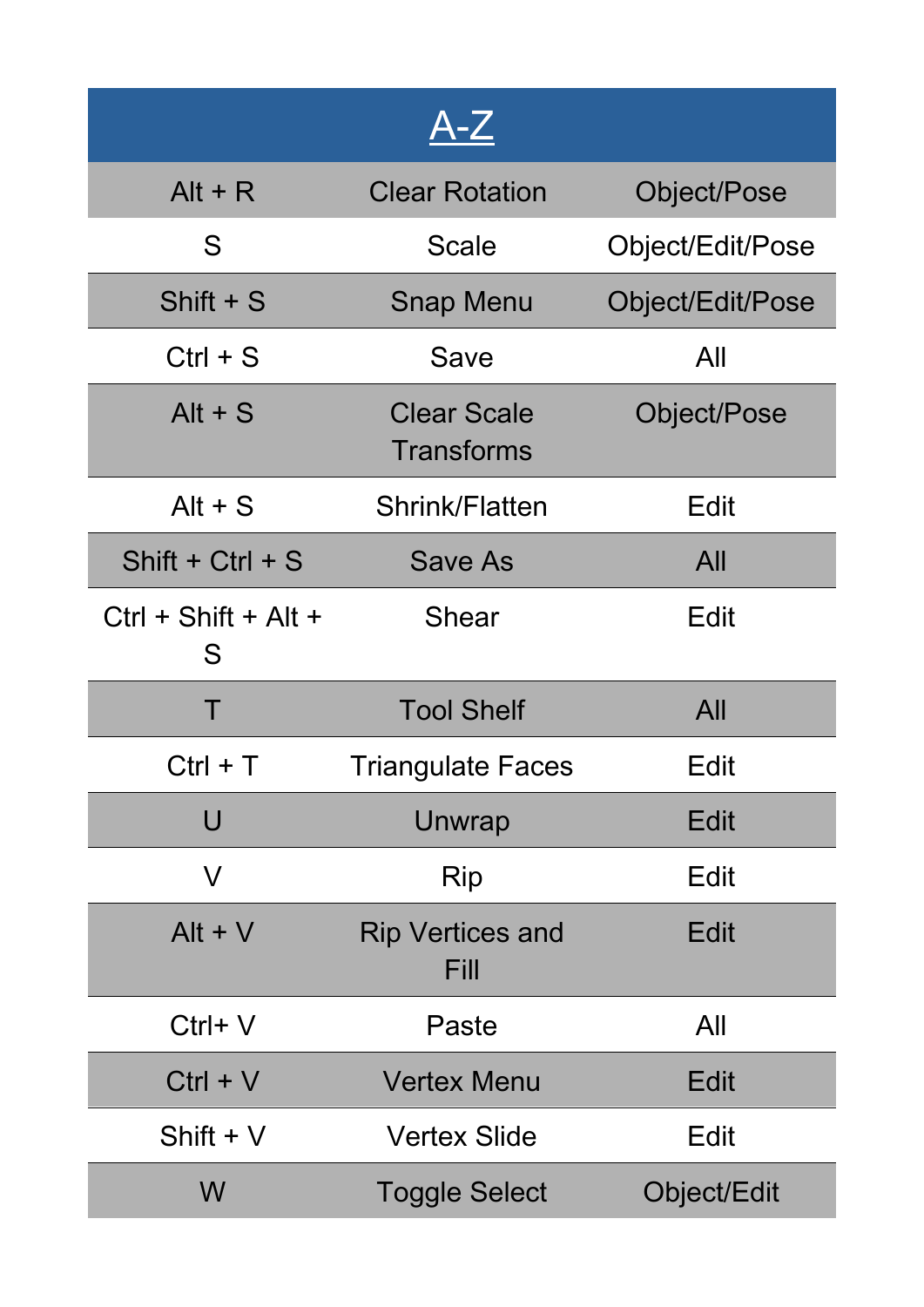|                    | $A-Z$                                           |             |
|--------------------|-------------------------------------------------|-------------|
|                    | Menu<br><b>Tweak/Select</b><br>box/Circle/Lasso |             |
| Shift + W          | <b>Bend</b>                                     | Edit        |
| X                  | Delete Menu                                     | All         |
| $Ctrl + X$         | <b>Dissolve Selected</b>                        | Edit        |
| Y                  | Split                                           | <b>Edit</b> |
| Z                  | <b>Shading Menu</b>                             | All         |
| $Alt + Z$          | Toggle X-Ray<br>Mode                            | All         |
| $Ctrl + Z$         | Undo                                            | All         |
| $Ctrl + Shift + Z$ | Redo                                            | All         |
| Shift $+Z$         | <b>Toggle Wireframe</b><br>Mode                 | All         |
| Alt + Shift + $Z$  | <b>Toggle Overlay</b>                           | All         |
| $Shift + Crit + Z$ | Redo                                            | All         |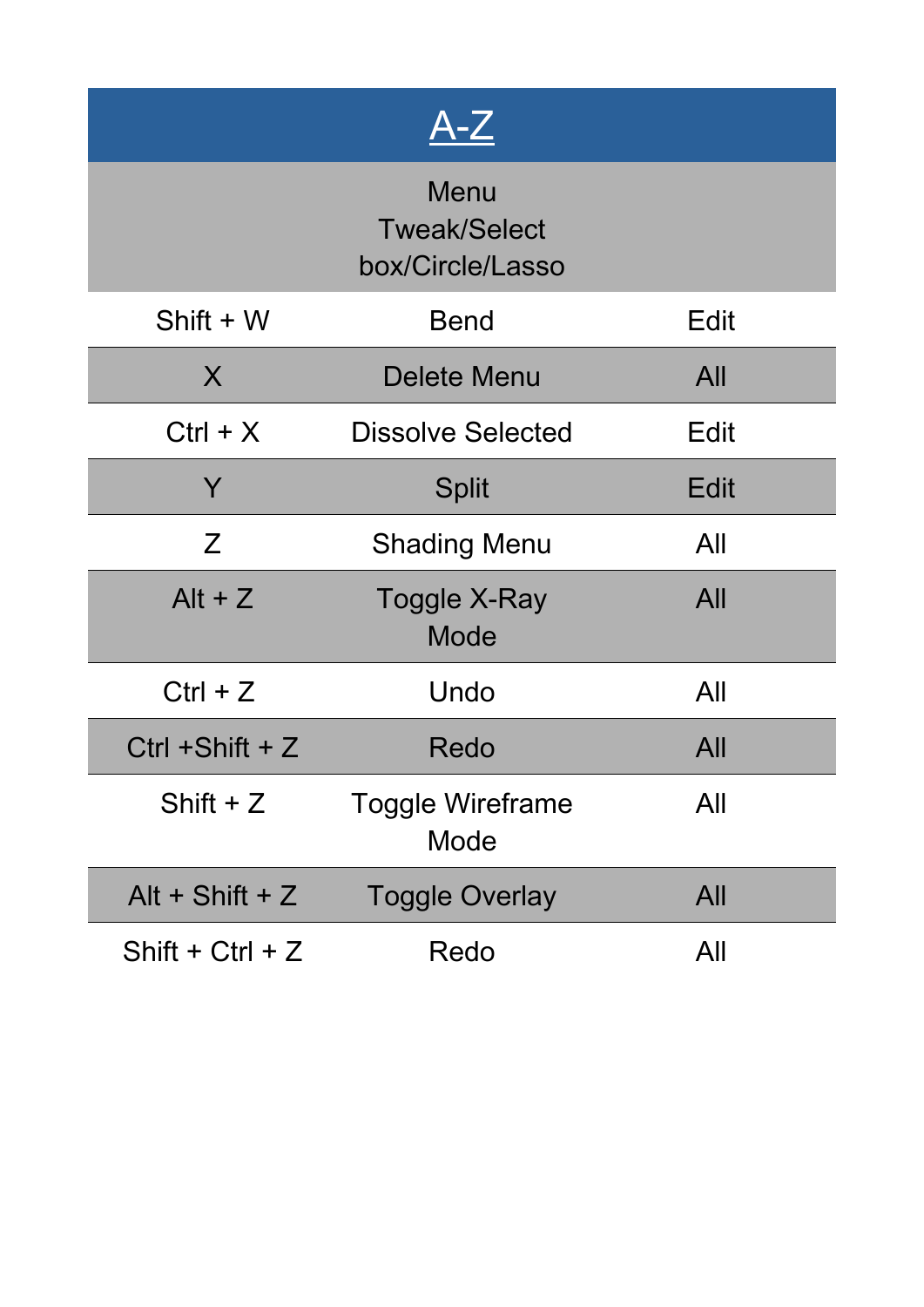# Views and Function Keys

## Toggle between Perspective/Orthographic with Numpad 5

| <b>Numpad Zero</b>            | Camera<br>Perspective/<br>3DView             | All |
|-------------------------------|----------------------------------------------|-----|
| Numpad 1                      | <b>Front View</b>                            | All |
| Ctrl + Numpad 1               | <b>Back View</b>                             | All |
| Numpad 2                      | <b>Roll Scene</b>                            | All |
| Numpad 3                      | <b>Right View</b>                            | All |
| Ctrl + Numpad 3               | Left View                                    | All |
| Numpad 4                      | <b>Roll Scene</b>                            | All |
| Numpad 7                      | <b>Top View</b>                              | All |
| Ctrl + Numpad 7               | <b>Bottom View</b>                           | All |
| Numpad 8                      | <b>Roll Scene</b>                            | All |
| ٠                             | <b>View Menu</b>                             | All |
| $Ctrl + Alt +$<br>Numpad Zero | <b>Align Active</b><br><b>Camera to View</b> | All |
| F <sub>2</sub>                | <b>Name Selected</b><br>Object               | All |
| F <sub>3</sub>                | Search                                       | All |